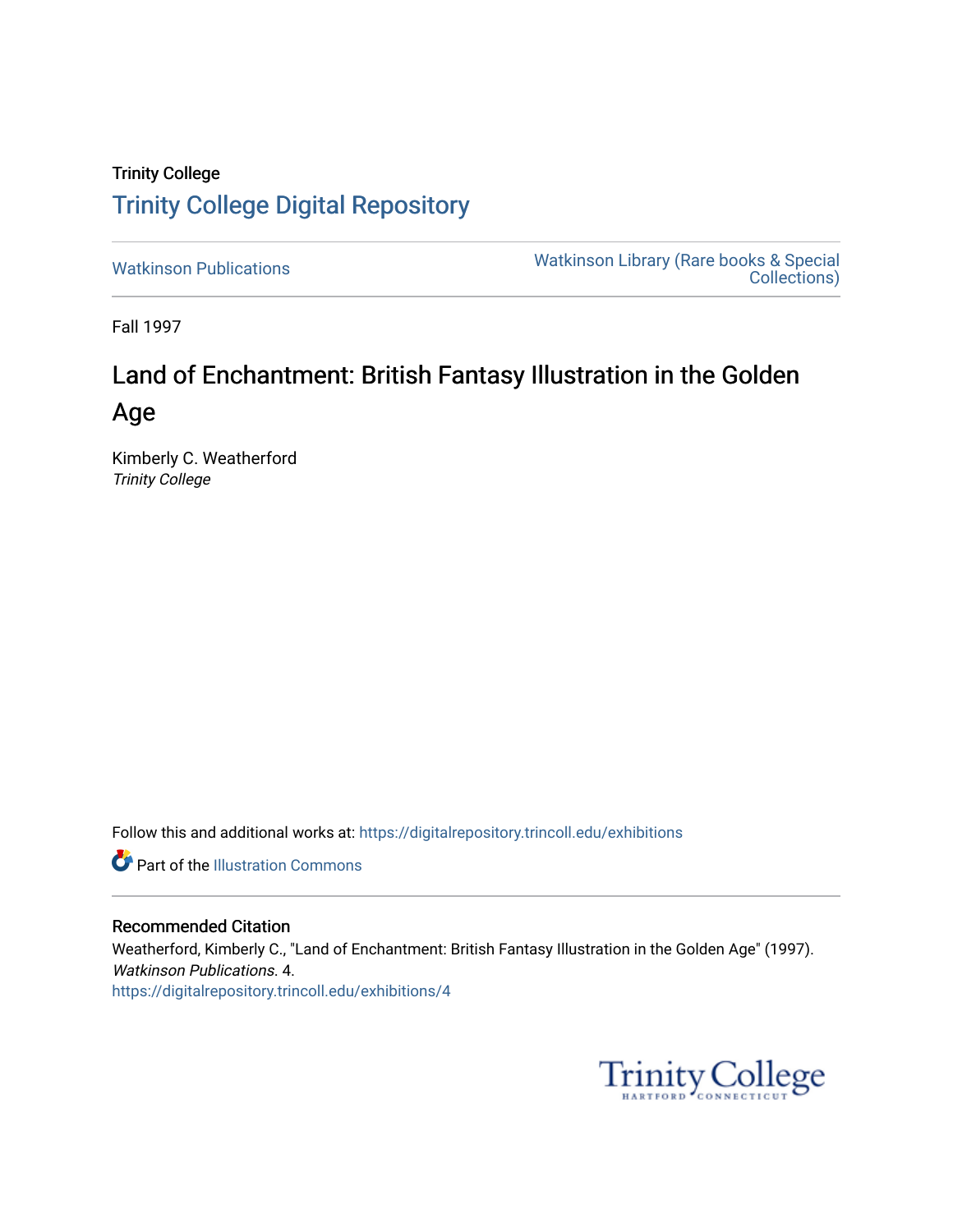## **Land of Enchantment**

## **British Fantasy Illustration in the Golden Age**

An Exhibition September 27, 1997 through January 31, 1998

## **The Watkinson Library at Trinity College Hartford, Connecticut**

The late nineteenth and early twentieth centuries in Britain saw a proliferation of sumptuously illustrated books, incorporating fantasy in its many facets. The times were right, with the social and political climate favorable to fantastic and visionary literature and art. An expanding British empire was sparking fascination with the non-Western world, giving rise to illustrations of exotic, far-away lands. At the same time, increasing interest in revivalism (Gothic, Medieval, and Renaissance), exotism, and spiritualism found a natural outlet in fantastic themes. Fantasy was a form of escapism from an increasingly industrialized lifestyle and the often rigid confines of Victorian society.

While fantastic illustration is difficult to define and covers a broad spectrum, it usually involves the supernatural world or some other unreal element. Recurring themes in fantasy illustration include: folk and fairy tales, historic myths and legends, the horrific and grotesque, and the anthropomorphization of animals and flowers. Exhibited items represent these prevalent themes from the "Golden Age" of illustration in Britain which flourished from the mid-nineteenth century until the First World War. The illustrators included are British citizens, both native-born and emigrants, as well as non-citizens who had successful works published in England.

--------------------------------------------------------------------------------

## **Folk Tales and Fantastically Illustrated Literature**

#### **On display, Case 1:**

Willy Pogány (1882-1955) Colum, Padraic. *The King of Ireland's Son.* [New York]: Henry Holt, c1916.

Arthur Rackham (1867-1939) Ruskin, John. *The King of the Golden River*. Philadelphia: J.B. Lippincott, [1932].

Richard Doyle (1824-1883) Ruskin, John. *The King of the Golden River, or, The Black Brothers: a Legend of Stiria*. Boston: Lee & Shepard, 1863.

Howard Pyle (1853-1911) *The Garden Behind the Moon: a Real Story of the Moon Angel.* New York: Scribner, 1906.

Willy Pogány Omar Khayyam. *Rubáiyát of Omar Khayyám*. New York: T.Y. Crowell, [19--?].

Edmund Dulac (1882-1953)

Omar Khayyam. *Rubáiyát of Omar Khayyám.* London: Hodder and Stoughton, [1909?]. Dulac, regarded as the last of the great illustrators in the "Golden Age," was born in France but became a British subject at age twenty-nine. He liked working with oriental themes, illustrating works such as The Arabian Nights and The Rubáiyát of Omar Khayyám. Famous for his use of blue, his own shade was known as "bleu du lac."

--------------------------------------------------------------------------------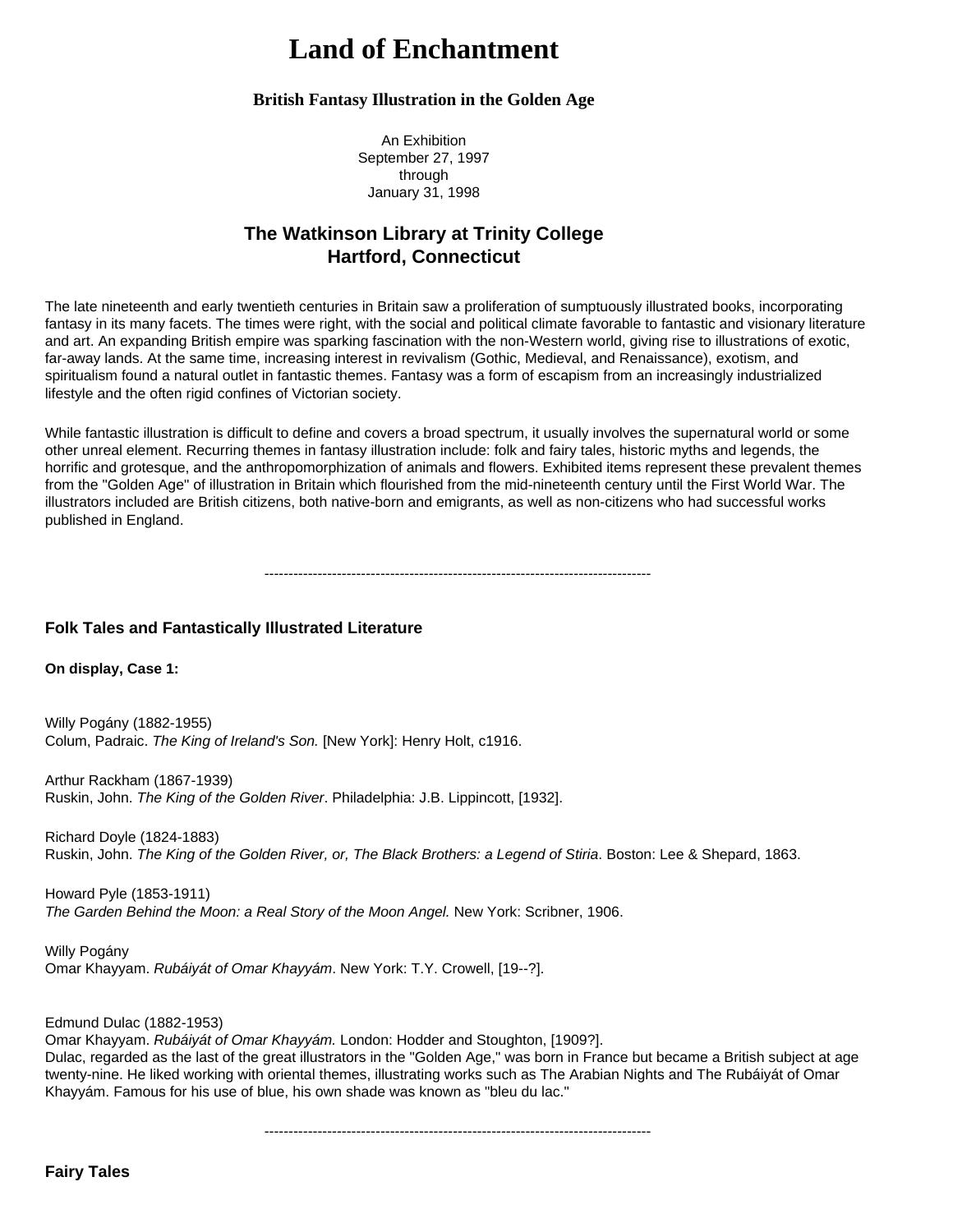#### Andrew Lang's *Fairy Books*

This successful series of fairy story anthologies compiled by Andrew Lang began with *The Blue Fairy Book* in 1884 and concluded with *The Lilac Fairy Book in 1910*. Color plates were not introduced until the *Violet* book in 1901. Henry Justice Ford did the majority of illustrations for this series.

#### *George Cruikshank's Fairy Library*

Cruikshank illustrated the first English translation of the Brothers Grimm fairy tales in 1823. From 1853 until 1864 he published additional illustrations to the Grimm's stories and rewrote the tales in the process. His alterations angered Charles Dickens, who attacked him in an article entitled, "Frauds on the Fairies" in *Household Words* (Vol. 8, no. 184:Oct. 1, 1853). Dickens asserted, "In an utilitarian age, of all other times, it is a matter of grave importance that Fairy tales should be respected."

#### **On display, Case 2:**

Henry Justice Ford (1860-1941)

*The Blue Fairy Book*. Edited by Andrew Lang. London ; New York: Longmans, Green, 1905.

*The Crimson Fairy Book*. Edited by Andrew Lang. New York: Longmans, Green, 1903.

*The Pink Fairy Book*. Edited by Andrew Lang. New York ; London: Longmans, Green, 1904.

*The Brown Fairy Book*. Edited by Andrew Lang. London: Longmans, Green, 1904.

## George Cruikshank (1792-1878)

*The Twenty-four Etchings by George Cruikshank to Illustrate His Fairy Library.* [Proofs]

*George Cruikshank's Fairy Library. London: Bell and Daldy, [186-?].* 

*Hop-o'-My-Thumb and the Seven-League Boots.* London: David Bogue, [between 1853 and 1864].

*Puss in Boots.* London: Routledge, Warne, and Routledge, [between 1853 and 1864].

*Cinderella and the Glass Slipper.* London: David Bogue, [between 1853 and 1864].

*The History of Jack & the Bean-stalk.* London: David Bogue, [between 1853 and 1864].

#### **On display, Case 3:**

Edmund Dulac *Edmund Dulac's Picture-Book.* London: Hodder and Stoughton, [1919].

Arthur Rackham Stephens, James. *Irish Fairy Tales.* New York: Macmillan, 1920.

Kay Nielsen (1886-1957) Quiller-Couch, Arthur. *The Twelve Dancing Princesses and Other Fairy Tales*. New York: George H. Doran, [1923].

Warwick Goble (d. 1943) James, Grace. *Green Willow and Other Japanese Fairy Tales*. London: Macmillan, 1910.

## **On display, Case 4:**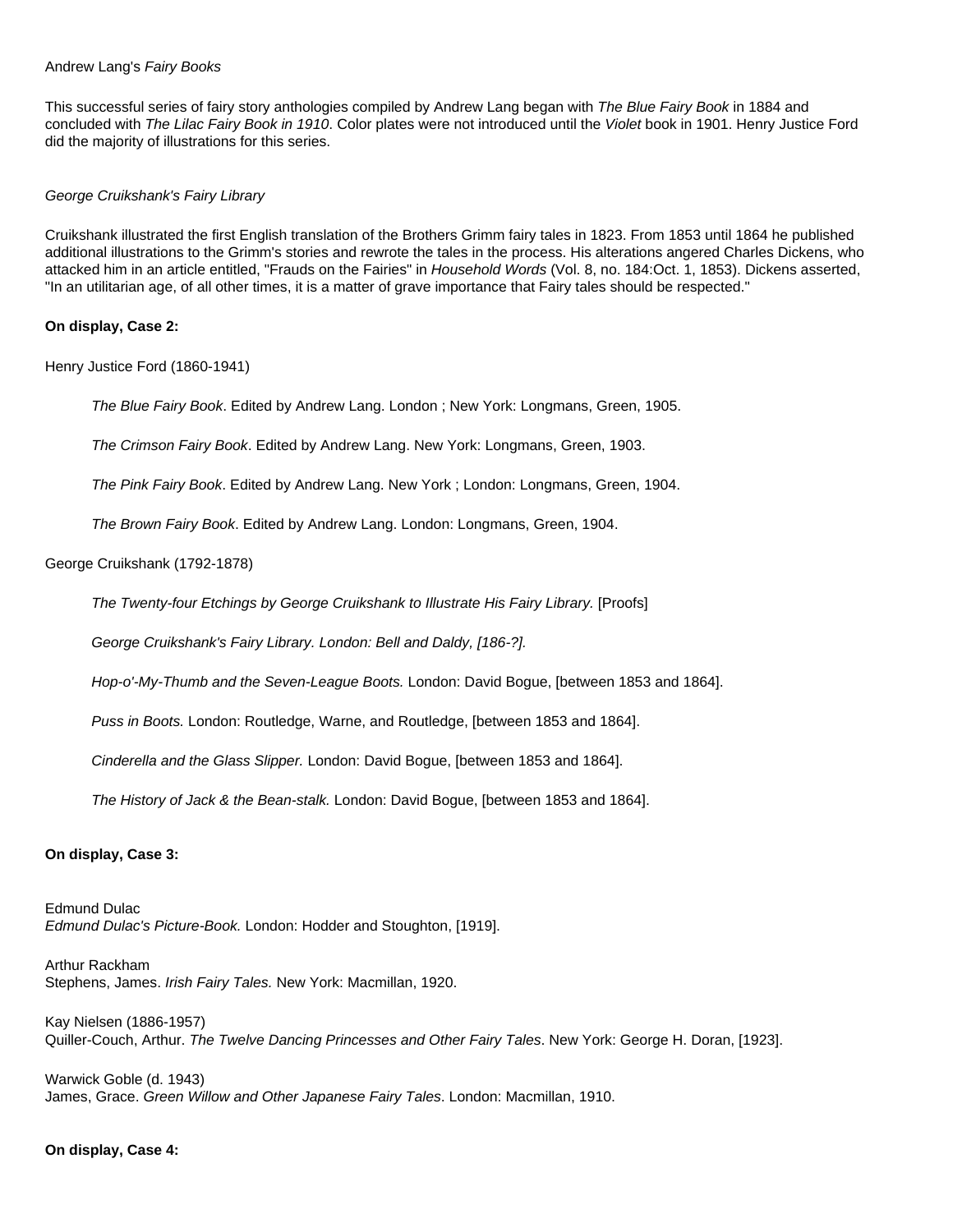Jessie Willcox Smith (1863-1935) Smith, Nora Archibald. *Boys and Girls of Bookland.* New York: Cosmopolitan, 1923.

Willy Pogány Carroll, Lewis. *Alice's Adventures in Wonderland.* New York: E.P. Dutton, c1929.

John Tenniel (1820-1914)

Carroll, Lewis. *Alice's Abenteuer im Wunderland.* Leipzig: J.F. Hartknoch, [1869?].

Carroll, Lewis. *Alice's Adventures in Wonderland*. London: Macmillan, 1866.

Carroll, Lewis. *Through the Looking-Glass, and What Alice Found There*. London: Macmillan, 1872.

Although more than a hundred artists illustrated Alice's Adventures in Wonderland, including Lewis Carroll himself, Tenniel's representations are indisputably the most famous. Carroll's close supervision of Tenniel during the project, while irritating to the artist, obviously did not hinder his creativity.

--------------------------------------------------------------------------------

## **Anthropomorphized Animals**

Animals in late nineteenth-century literature were given such human characteristics as displaying a moral character and wearing clothes. Brigid Peppin in her book Fantasy: The Golden Age of Fantastic Illustration asserts, "If the While Rabbit [Alice's Adventures in Wonderland] was to share man's respect for time, it ought also to share his shame of nakedness." Peppin suggests that the depiction of animals with human characteristics may have been in part a response to Charles Darwin's theory of evolution as expressed in The Origin of the Species (1859). If man was just another species of animal, then it is logical that he would view other creatures as having a sense of ethics.

Another reason for animal anthropomorphization was the shift in Britain from a rural to an urban society. The majority of children were living in cities by the early twentieth century and had little contact with animals in their native environment. This circumstance provided fertile ground for imaginative fantasies about the animal kingdom.

## **On display, Case 5:**

Ernest Griset (1844-1907) *Griset's Grotesques, or, Jokes Drawn on Wood.* Boston: Roberts Brothers, 1867.

Jean de Boschère (1878-1953) *Folk Tales of Flanders.* New York: Dodd, Mead, 1918.

Arthur Rackham

Grahame, Kenneth. *The Wind in the Willows*. New York: Heritage, c1940.

Kenneth Grahame's beloved *The Wind in the Willows* began as a series of bedtime stories for his son. Originally titled *The Wind in the Reeds* until just prior to publication, Grahame didn't want illustrations at first. Peter Green explains, "When asked specifically (apropos the escape on the railway train) whether Toad was life-size or trainsize, he [Grahame] answered that he was both and neither: the Toad was train-sized, the train was Toad-sized, and therefore there could be no illustrations."

Arthur Rackham turned down an offer to illustrate *The Wind in the Willows* because he was working on *A Midsummer Night's Dream* at the time. He regretted the missed opportunity, and was pleased when asked to illustrate the book for the Limited Editions Club of New York, posthumously published in 1940.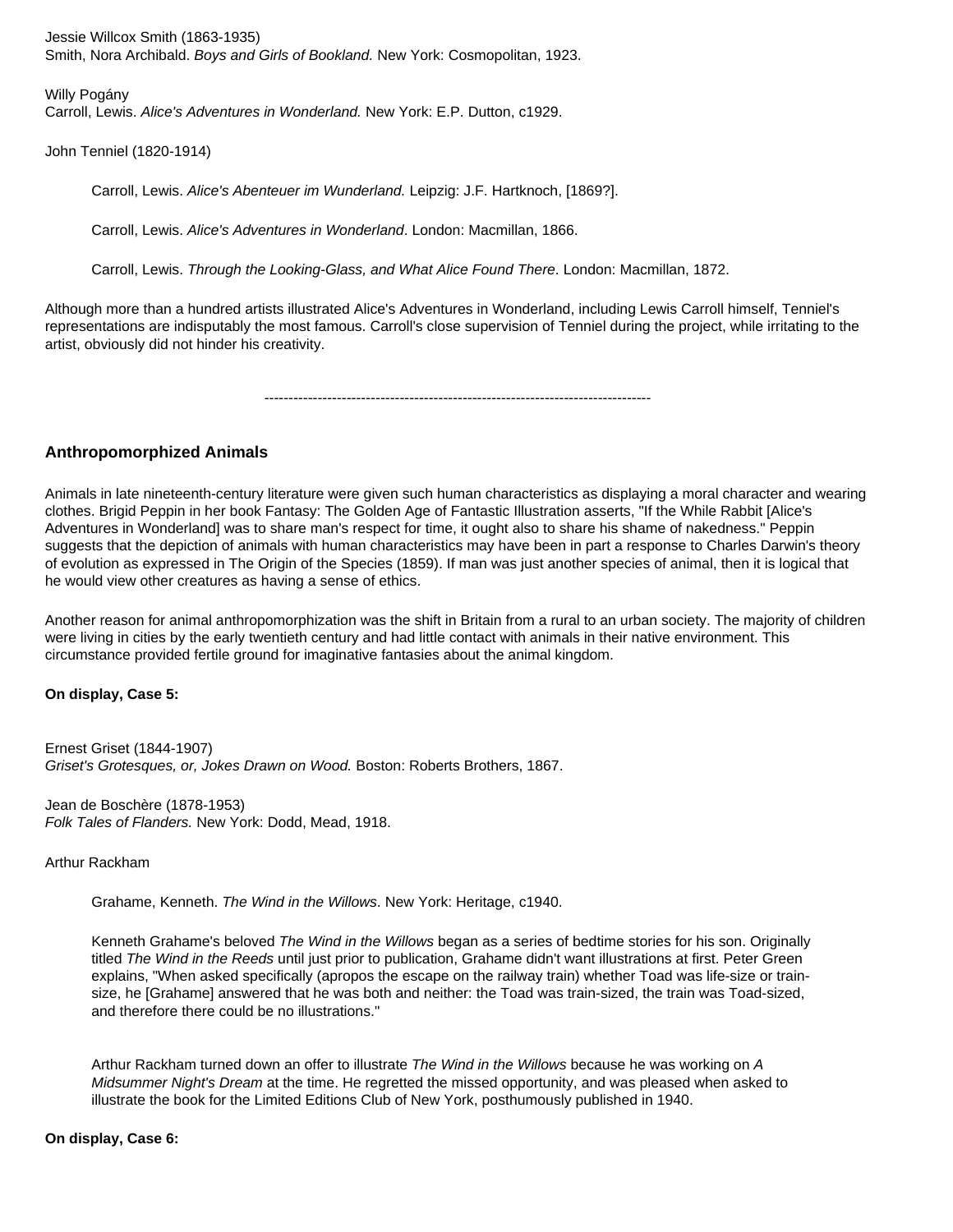Beatrix Potter (1866-1943)

*The Tale of Peter Rabbit*. New York: F. Warne, [1902?].

*The Tale of Peter Rabbit*. Philadelphia: Henry Altemus, c1904.

*The Tale of Tom Kitten.* New York: F. Warne, c1907.

*The Tailor of Gloucester.* New York: F. Warne, c1931.

*The Tale of Two Bad Mice.* New York: F. Warne, c1904.

F. Warne Bookmark.

Ernest H. Shepard (1879-1976)

Milne, A.A. *The House at Pooh Corner*. New York: E.P. Dutton, c1928.

Milne, A.A. *Winnie-the-Pooh.* [New York]: E.P. Dutton, c1926.

--------------------------------------------------------------------------------

## **Walter Crane's Floral Fantasies**

Walter Crane was one of the most popular artists of the late nineteenth century. He was the first president of the Art Workers' Guild (1884), President of the Arts & Crafts Exhibition Society (1888-1890), and the Principal at the Royal College of Art (1898- 1899). In addition to his illustrations, he designed textiles, wallpapers, tiles, and costumes. Although best known for his children's books, Crane produced several flower books, the first of which was Flora's Feast.

#### **On display, Case 7:**

Walter Crane (1845-1915)

*Flora's Feast: a Masque of Flowers.* London ; New York: Cassell, 1889.

*A Floral Fantasy in an Old English Garden*. London: Harper, 1899.

*Queen Summer, or, The Tourney of the Lily & the Rose*. London: Cassell, 1891.

--------------------------------------------------------------------------------

## **The Horrific and Grotesque**

Fantasy illustration is often intended as much for adults as for children. Indeed, illustrators such as Harry Clarke and Aubrey Beardsley created disturbing images that were frequently too terrifying for children. Illustrations of the late nineteenth and early twentieth centuries found inspiration in the visionary and unsettling works of late eighteenth and early nineteenth-century artists such as William Blake, Henry Fuseli, and John Martin.

#### **On display, Case 8:**

Aubrey Beardsley (1872-1898) *Aubrey Beardsley's Drawings to Illustrate the Tales of Edgar Allan Poe*. New York: The Colonial Co., [1901?].

René Bull (d. 1942) Omar Khayyam. *Rubáiyát of Omar Khayyám.* [London]: Hodder and Stoughton, [1913].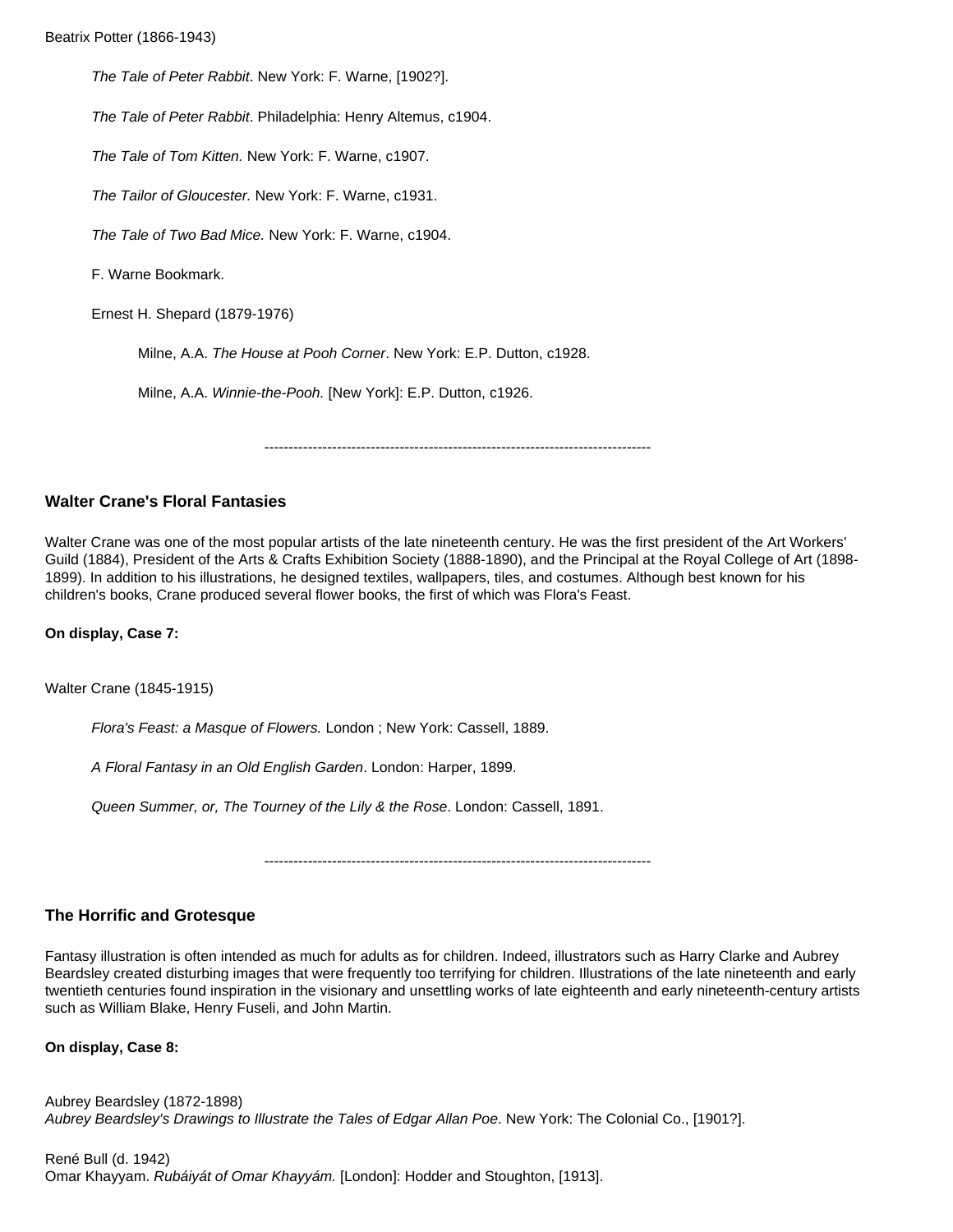John Tenniel Carroll, Lewis. *Through the Looking-Glass, and What Alice Found There*. New York: Macmillan, 1872.

Harry Clarke (1889-1931)

Poe, Edgar Allan. *Tales of Mystery and Imagination.* New York: Brentano, [193-?].

Poe's Tales of Mystery and Imagination with Clarke's illustrations was first published in 1919. The prospectus for the book informs readers that "Mr. Clarke does not attempt to limit the weird effect upon most readers of the Tales, but horror and intense feelings are depicted with grace and beauty of detail that lift the designs far above morbidity."

Malcolm C. Salaman wrote of the illustrations, "Never before ... have these marvellous tales been visually interpreted with such flesh-creeping, brain-haunting illusions of horror, and terror, and the unspeakable. In black and white and in colours, Mr. Clarke sets pictures before us that glimpse for us fresh meanings in the tales, and at the same time give us artistic satisfaction."

--------------------------------------------------------------------------------

**Historic Myths and Legends** 

**On display, Case 9:**

Walter Crane Gilbert, Henry. *Robin Hood and the Men of the Greenwood.* New York: F.A. Stokes, [1912].

Howard Pyle *The Merry Adventures of Robin Hood of Great Renown in Nottinghamshire*. New York: Scribner, 1883.

Arthur Rackham *The Land of Enchantment.* London ; New York: Cassell, 1907.

Edward Burne-Jones (1833-1898) Morris, William. *The Doom of King Acrisius*. New York: R.H. Russell, 1902.

## **On display, Case 10:**

Arthur Rackham Malory, Thomas. *The Romance of King Arthur and His Knights of the Round Table*. London: Macmillan, 1917.

Howard Pyle *The Story of King Arthur and His Knights.* New York: Scribner, 1904.

Walter Crane Gilbert, Henry. *King Arthur's Knights: the Tales Re-told for Boys and Girls.* Edinburgh: T.C. & E.C. Jack, 1911.

Gustave Doré (1832-1883) Tennyson, Alfred. *Vivien*. New York: G. Routledge, 1868.

Jessie M. King (1875-1949)

*The High History of the Holy Graal.* London: J.M. Dent ; New York: E.P. Dutton, 1903.

Jessie M. King was an early member of the "Glasgow School' of art and was influenced by Botticelli. Her trademark linear style lent itself well to legendary themes such as Arthurian romance. *The High History of the Holy Graal* was King's first major commission. It was published in standard and De Luxe editions. Colin White writes, "Jessie's drawings stressed the fantastic elements in the story. The columns in the halls were ornate with jewels and wreathed in spirals of carved fruit and blossom. Clouds were made up of tumbling balls of minute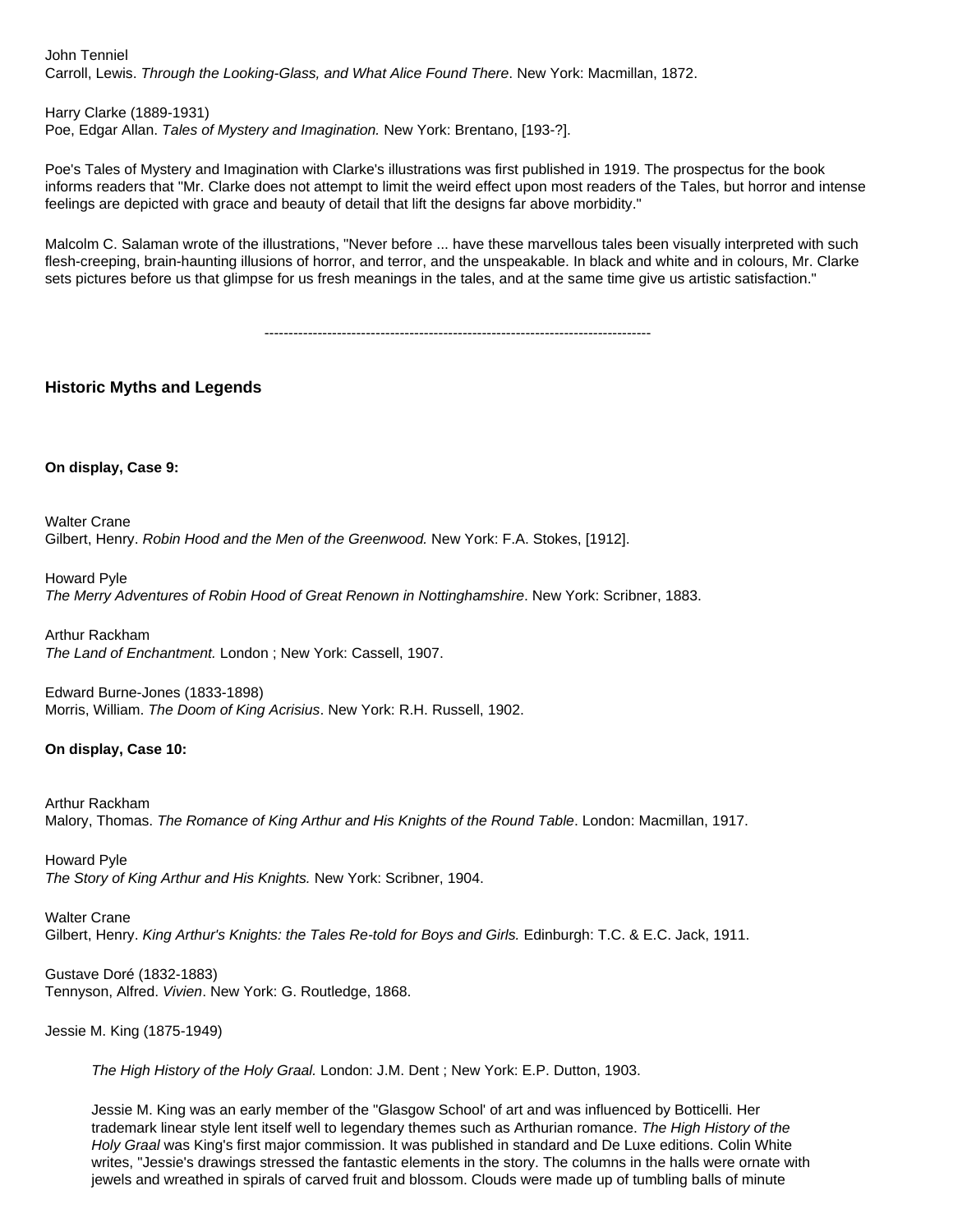dots, and the air was filled with stars and petals. The ladies' dresses were of fine lawn, totally unsuitable for the cold northern climate of the setting, but ideal for the eternal Spring of the legend."

--------------------------------------------------------------------------------

## **Depictions of Fairies and Elves**

No display of fantasy illustration would be complete without a few depictions of fairies and elves. For many, these spritely beings embody the very essence of fantasy. The portrayals of fairies and elves are as varied as the artists who illustrated them. From Housman's distinctive Art Nouveau elves to Doyle's childlike fairies, the portrayal of these creatures is as varied as the artists who illustrated them. Edward Hodnett, commenting on Rackham's illustrations for *Peter Pan in Kensington Gardens*, says, "It was a great time for fairies, and Rackham gave them their most delightful embodiment: the fairy women, all ethereality; the fairy men, all long-nosed, bat-eared drollery."

#### **On display, Case 11:**

Laurence Housman (1865-1959) Barlow, Jane. *The End of Elfintown.* London: Macmillan, 1894.

Arthur Rackham Barrie, J.M. *Peter Pan in Kensington Gardens.* New York: Scribner, 1906.

Richard Doyle

Allingham, William. *In Fairy Land: a Series of Pictures from the Elf-World.* London: Longmans, Green, 1875.

Richard "Dick" Doyle, son of caricaturist John Doyle ("HB") and uncle of Arthur Conan Doyle, established his career as a regular contributor to Punch. His revision of the magazine's cover in 1849 was used for over a century.

Doyle's illustrations for In Fairy Land, which first appeared in 1870, are his most famous works. The following poem appeared in Longmans' catalogue, Notes on Books, by way of advertisement for the 1-1/2 guinea book:

> Where had Dicky Doyle been All this length of years Since Punch wept to miss him From his merry peers?

> Now last, we know Where Dicky Doyle as been!-- He has been to Elf-Land With the Fairy-Queen

Yes, Dick has been in Elf-Land And the pictures which he took The worthy Messrs Longmans Have published in a book.

**On display, Case 12:** 

Arthur Rackham Shakespeare, William. *A Midsummer Night's Dream*. New York: Abaris, 1977.

Walter Crane Wise, John R. *The First of May: a Fairy Masque.* Boston: J.R. Osgood, 1881.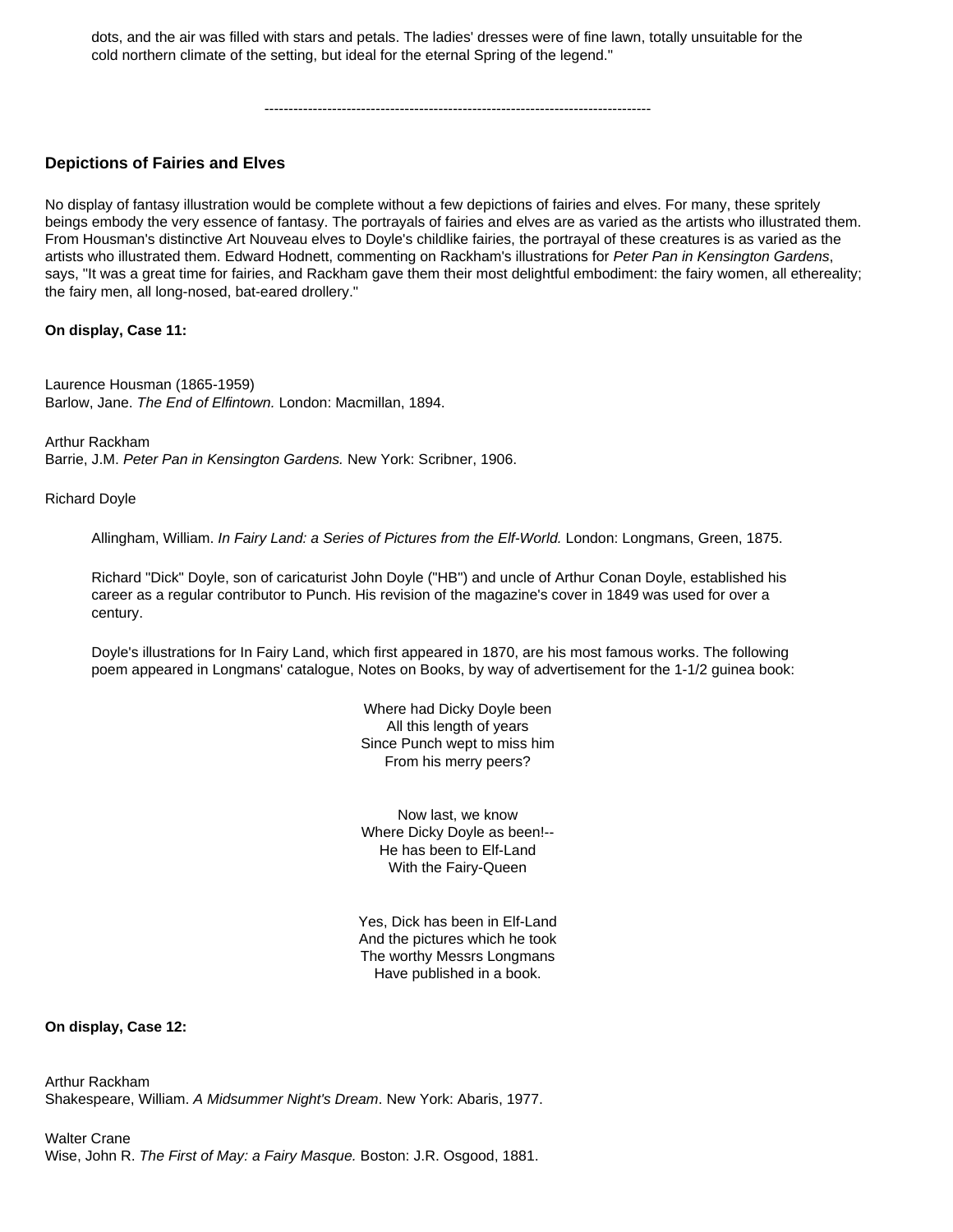J. Noël Paton (1821-1901) *Compositions from Shakespeare's Tempest.* Edinburgh: W.P. Nimmo, [1845?].

--------------------------------------------------------------------------------

## **Selected Bibliography**

#### **Books about literature and illustration:**

*The Aesthetics of Fantasy Literature and Art.* Edited by Roger C. Schlobin. Notre Dame: University of Notre Dame Press, c1982.

Carpenter, Humphrey and Mari Prichard. *The Oxford Companion to Children's Literature*. Oxford ; New York: Oxford University Press, 1984.

Goldman, Paul. *Victorian Illustration: The Pre-Raphaelites, the Idyllic School and the High Victorians.* Aldershot, Hants, England: Scolar Press ; Brookfield, Vt.: Ashgate, c1996.

Ray, Gordon N. *The Illustrator and the Book in England from 1790 to 1914*. New York: Pierpont Morgan Library, 1976.

Houfe, Simon. *The Dictionary of British Book Illustrators and Caricaturists, 1800-1914.* Woodbridge, Suffolk: Antique Collectors' Club, 1981.

Hodnett, Edward. *Five Centuries of English Book Illustration.* Aldershot [England]: Scolar Press, 1988.

Johnson, Diana L. *Fantastic Illustration and Design in Britain, 1850-1930.* Providence: Museum of Art, Rhode Island School of Design, c1979.

Peppin, Brigid. Fantasy: *The Golden Age of Fantastic Illustration.* New York: Watson-Guptill, 1975.

Prickett, Stephen. *Victorian Fantasy*. Bloomington: Indiana University Press, c1979.

Salaman, Malcolm C. *British Book Illustration Yesterday and To-day*. London: The Studio, 1923.

Books about specific illustrators and authors:

Engen, Rodney K. *Richard Doyle*. Stroud, Glos. [England]: Catalpa Press, 1983.

Hughey, Ann Conolly. *Edmund Dulac: His Book Illustrations: a Bibliography*. Potomac, Md.: The Buttonwood Press, 1995.

White, Colin. *Edmund Dulac*. New York: Scribner, c1976.

Green, Peter. *Kenneth Grahame: A Biography.* Cleveland: World Publishing Co., [1959].

White, Colin. *The Enchanted World of Jessie M. King*. Edinburgh: Canongate, 1989.

*The Art of Beatrix Potter.* With an appreciation by Anne Carroll Moore. London ; New York: F. Warne, c1955.

Hamilton, James. *Arthur Rackham: a Biography.* New York: Arcade, c1990.

*The Work of E.H. Shepard.* Edited by Rawle Knox. New York: Schocken Books, 1980.

Simpson, Roger. *Sir John Tenniel: Aspects of His Work.* Rutherford [N.J.]: Fairleigh Dickinson University Press,